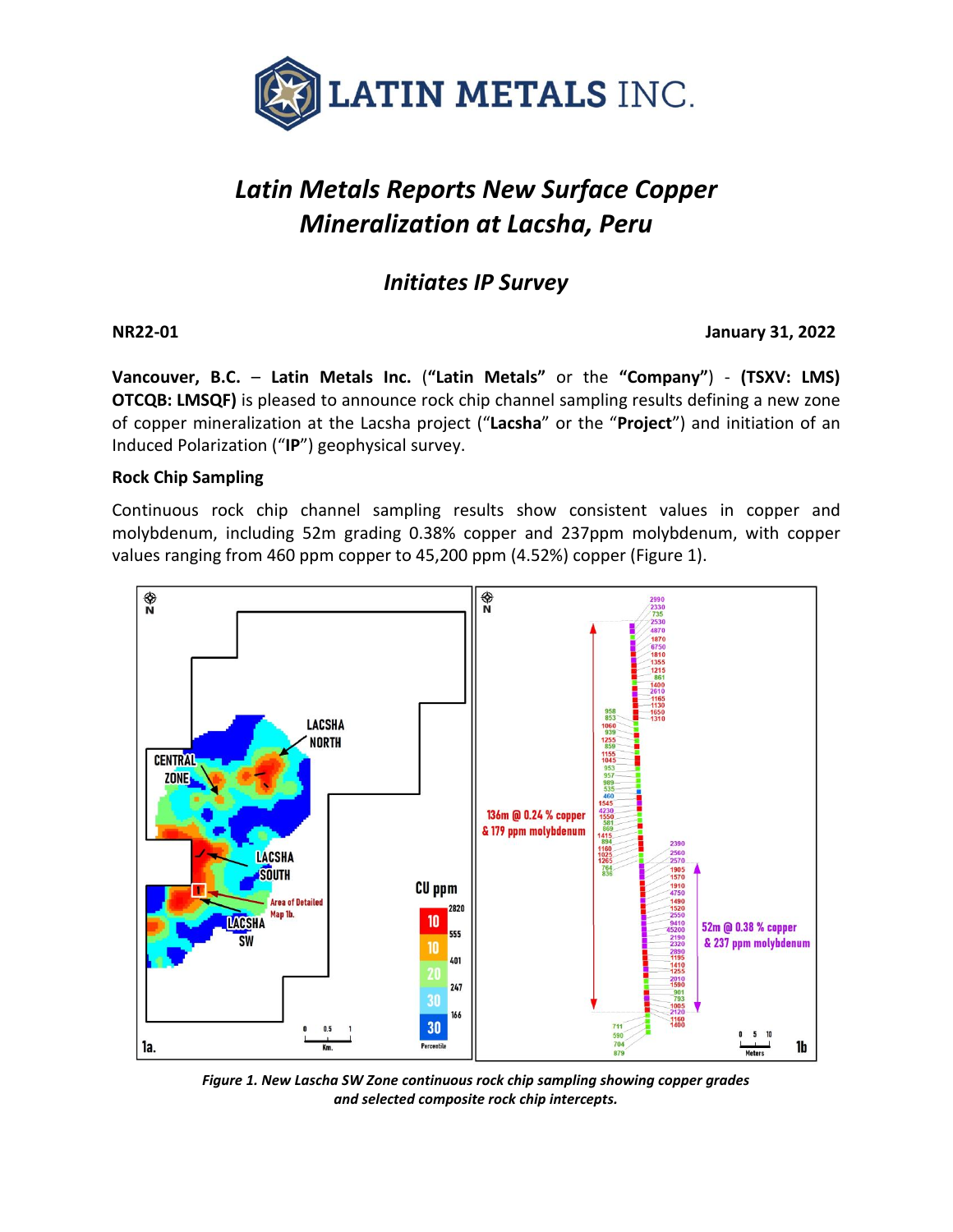These results are in addition to assays reported previously in Lacsha South and Lacsha North target areas, where similar mineralization was identified (previous news release, [September](https://latin-metals.com/news-releases/latin-metals-discovers-additional-copper-mineralization-at-lacsha-project-peru/) 14, [2021\)](https://latin-metals.com/news-releases/latin-metals-discovers-additional-copper-mineralization-at-lacsha-project-peru/), including 30m grading 0.22% copper and 76ppm molybdenum in Lacsha South and 72m grading 0.20% copper and 62ppm molybdenum in Lacsha North (Table 1).

| <b>Target Area</b> | <b>Highlights Composite Grades</b><br>(0.20% copper or greater) |                   |  |
|--------------------|-----------------------------------------------------------------|-------------------|--|
| Lacsha North       | 72m @ 0.20% copper, 62ppm moly;                                 | $0.07\% - 0.68\%$ |  |
|                    | incl. 46m@0.25% copper, 81ppm moly                              |                   |  |
| Lacsha South       | 30m @0.22% copper, 76ppm moly;                                  | $0.04\% - 4.10\%$ |  |
|                    | and 26m @ 0.20% copper, 119ppm moly                             |                   |  |
| Lacsha South-West  | 136m @ 0.24% copper, 179ppm moly;                               | $0.05\% - 4.52\%$ |  |
|                    | incl. 52m @ 0.38% Copper, 237ppm moly                           |                   |  |

| Table 1: Comparison of Rock Chip Channel Sample Grades at Lacsha Target Areas |  |  |  |  |
|-------------------------------------------------------------------------------|--|--|--|--|
|-------------------------------------------------------------------------------|--|--|--|--|

These copper-molybdenum values are interpreted as indicating a leached zone typically found in arid environments related to porphyry deposits. Individual samples were taken at 2 m intervals. True thickness is not possible to determine from the current level of available data, but sample orientation is designed to be as representative as possible.

#### **Induced Polarization Survey**

Latin Metals is currently undertaking a geophysical IP survey, which will be completed over the Lacsha project. This survey will help us to define drill targets for permitting. The survey is planned to cover all targets generated to date for a total of 18 lines, each averaging 1.5 km in length. Lines are orientated perpendicular to the principal NE-SW mineralized trend.

#### *Coastal Copper Belt*

The Coastal Copper Belt in Peru is a Cretaceous belt hosting a variety of deposit types, including Porphyry, Epithermal, VMS and IOCG. Latin Metals' 100%-owned Lacsha copper-molybdenum, Yamba copper-molybdenum, Auquis copper-gold and Tillo, Para and Loli projects are all located in the northern Lima-Ica portion of the coastal belt.

#### *QA/QC*

The work program at Lacsha was designed and supervised by Eduardo Leon, the Company's Exploration Manager. He is responsible for all aspects of the work, including the quality control/quality assurance program. On-site personnel at the project rigorously collect and track samples which are then security sealed and shipped to the ALS laboratory in Lima. Samples used for the results described herein are prepared and analyzed by multi-element analysis using an inductively coupled mass spectrometer in compliance with industry standards.

#### *Qualified Person*

The technical content of this release has been approved for disclosure by Keith J. Henderson P.Geo, a Qualified Person as defined by NI 43-101 and the Company's CEO. Mr. Henderson is not independent of the Company, as he is an employee of the Company and holds securities of the Company.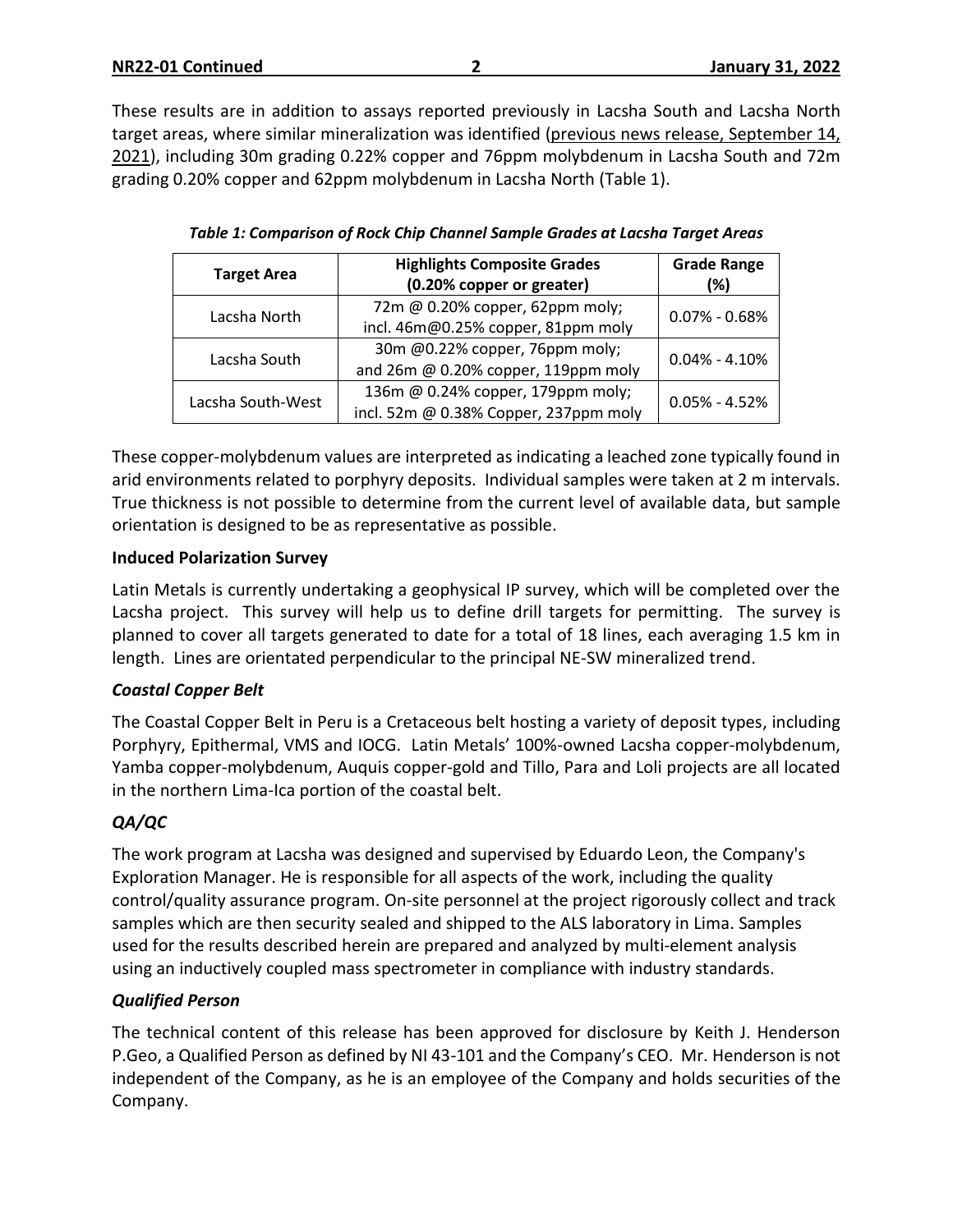#### *About Latin Metals*

Latin Metals is a mineral exploration company acquiring a diversified portfolio of assets in South America. The Company operates with a Prospect Generator model focusing on the acquisition ofacquiring prospective exploration properties at minimum cost, completing initial evaluation through cost-effective exploration to establish drill targets, and ultimately securing joint venture partners to fund drilling and advanced exploration. Shareholders gain exposure to the upside of a significant discovery without the dilution associated with funding the highest-risk drill-based exploration.

On Behalf of the Board of Directors of

### **LATIN METALS INC.**

"*Keith Henderson*"

President & CEO

For further details on the Company, readers are referred to the Company's website [\(www.latin](http://www.centeneramining.com/)[metals.com\)](http://www.centeneramining.com/) and its Canadian regulatory filings on SEDAR at [www.sedar.com.](http://www.sedar.com/)

For further information, please contact:

Keith Henderson

Suite 890 999 West Hastings Street Vancouver, BC, V6C 2W2

Phone: 604-638-3456 E-mail: info@latin-metals.com

Neither TSX Venture Exchange nor its Regulation Services Provider (as that term is defined in the policies of the TSX Venture Exchange) accepts responsibility for the adequacy or accuracy of this news release.

#### *Cautionary Note Regarding Forward-Looking Statements*

*This news release contains forward-looking statements and forward-looking information (collectively, "forward-looking* statements") within the meaning of applicable Canadian and U.S. securities legislation, including the United States Private Securities Litigation Reform Act of 1995. All statements, other than statements of historical fact, included herein including, without limitation, statements regarding the negotiation of the Option Agreements and exercise of the Option for the Properties, the anticipated content, commencement, timing and cost of exploration programs in respect of the Properties and otherwise, anticipated exploration program results from exploration activities, and the Company's expectation that it will be able to enter *into agreements to acquire interests in additional mineral properties, the discovery and delineation of mineral* deposits/resources/reserves on the Properties, and the anticipated business plans and timing of future activities of the Company, are forward-looking statements. Although the Company believes that such statements are reasonable, it can give no assurance that such expectations will prove to be correct. Often, but not always, forward looking information can be identified by words such as "pro forma", "plans", "expects", "may", "should", "budget", "scheduled", "estimates", "forecasts", "intends", "anticipates", "believes", "potential" or variations of such words including negative variations thereof, and phrases that refer to certain actions, events or results that may, could, would, might or will occur or be taken or achieved. In making the forward-looking statements in this news release, the Company has applied several material assumptions, including without limitation, market fundamentals will result in sustained precious metals demand and prices, the receipt of any necessary permits, licenses and regulatory approvals in connection with the future development of the Company's Argentine projects in a timely manner, the availability of financing